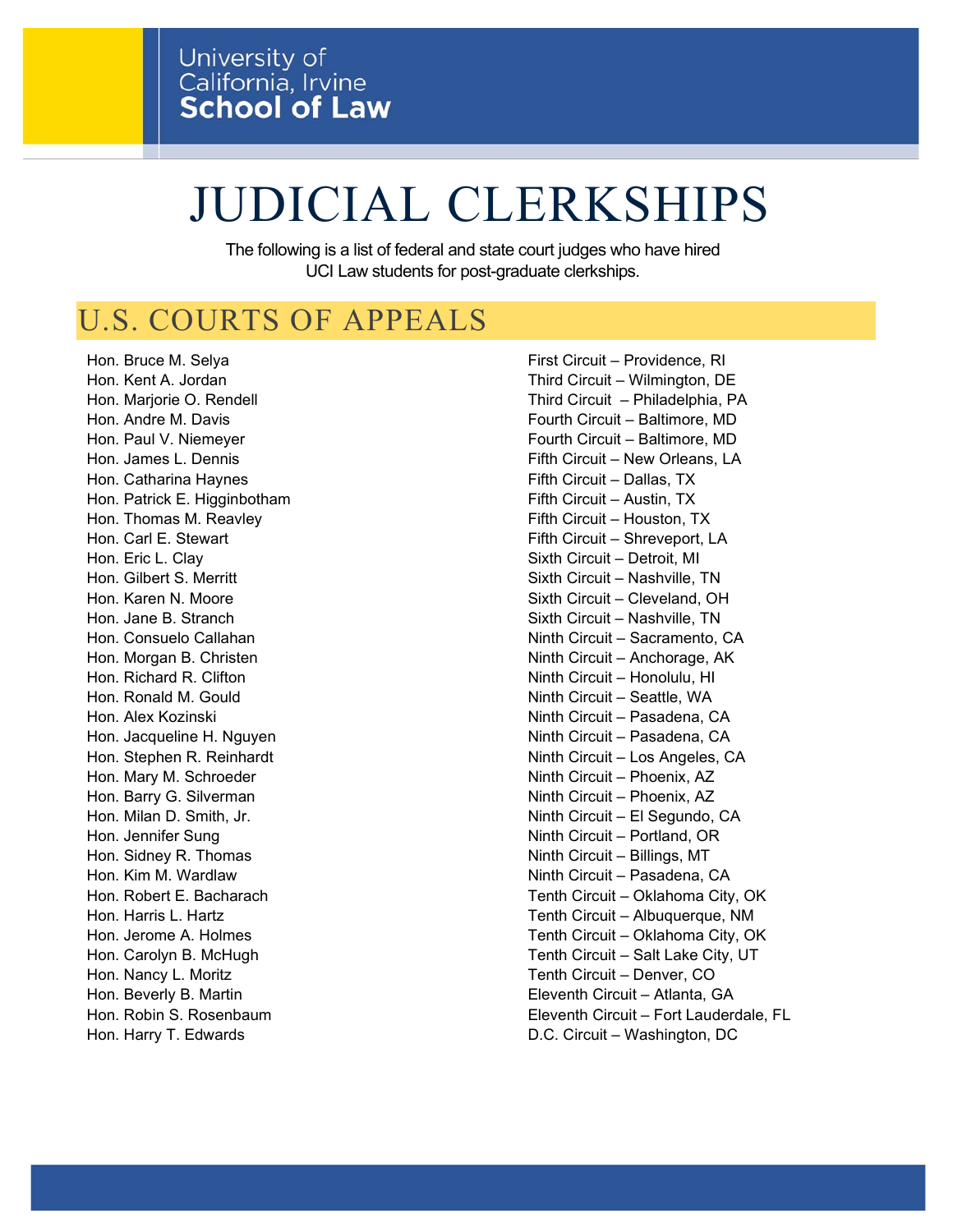## U.S. DISTRICT COURTS

Hon. C. Lynwood Smith, Jr. Northern District of Alabama – Huntsville, AL Hon. Roslyn O. Silver **District of Arizona** – Phoenix, AZ Hon. Paul L. Abrams Central District of California – Los Angeles, CA Hon. Cormac J. Carney Carnes Carnes Central District of California – Santa Ana, CA Hon. David O. Carter Central District of California – Santa Ana, CA Hon. Pedro V. Castillo Central District of California – Los Angeles, CA Hon. John D. Early Central District of California – Santa Ana, CA Hon. Gary A. Feess Central District of California – Los Angeles, CA Hon. Dale S. Fischer Central District of California – Los Angeles, CA Hon. Andrew J. Guilford Central District of California – Santa Ana, CA Hon. John W. Holcomb Central District of California – Riverside, CA Hon. Kenly K. Kato Central District of California – Riverside, CA Hon. Shashi H. Kewalramani Central District of California – Riverside, CA Hon. George H. King Central District of California – Los Angeles, CA Hon. Margaret M. Morrow Central District of California – Los Angeles, CA Hon. Beverly R. O'Connell Central District of California – Los Angeles, CA Hon. Virginia A. Phillips Central District of California – Los Angeles, CA Hon. Dean D. Pregerson Central District of California – Los Angeles, CA Hon. Sheri Pym Central District of California – Riverside, CA Hon. Margo A. Rocconi Central District of California – Los Angeles, CA Hon. James V. Selna California – Santa Ana, CA Hon. Christina A. Snyder Central District of California – Los Angeles, CA Hon. Josephine L. Staton Central District of California – Santa Ana, CA Hon. Otis D. Wright, II Central District of California – Los Angeles, CA Hon. Stanley A. Boone Eastern District of California – Fresno, CA Hon. Dale A. Drozd Eastern District of California – Fresno, CA Hon. Erica P. Grosjean Eastern District of California – Fresno, CA Hon. Lawrence J. O'Neill Eastern District of California – Fresno, CA Hon. John A. Mendez Eastern District of California – Sacramento, CA Hon. Kimberly J. Mueller Eastern District of California – Sacramento, CA Hon. Thelton E. Henderson Northern District of California – San Francisco, CA Hon. Cynthia A. Bashant Southern District of California – San Diego, CA Hon. Cathy Ann Bencivengo **Southern District of California – San Diego**, CA Hon. Jesus G. Bernal Southern District of California – Riverside, CA Hon. Gonzalo P. Curiel Southern District of California – San Diego, CA Hon. Marilyn L. Huff Southern District of California – San Diego, CA Hon. Jeffrey T. Miller San Diego, CA and District of California – San Diego, CA Hon. Andrew G. Schopler Southern District of California – San Diego, CA Hon. Amit P. Mehta District of Columbia – Washington, DC Hon. Janet B. Arterton District of Connecticut – New Haven, CT Hon. Gregory A. Presnell **Middle District of Florida** – Orlando, FL Hon. Richard L. Puglisi District of Hawaii – Honolulu, HI Hon. Joan H. Lefkow Northern District of Illinois – Chicago, IL Hon. Mark J. Dinsmore **Southern District of Indiana – Indianapolis**, IN Hon. Colin Lindsay Western District of Kentucky – Bowling Green, KY Hon. Ivan L. Lemelle Eastern District of Louisiana – New Orleans, LA Hon. Catherine C. Blake **District of Maryland – Baltimore, MD**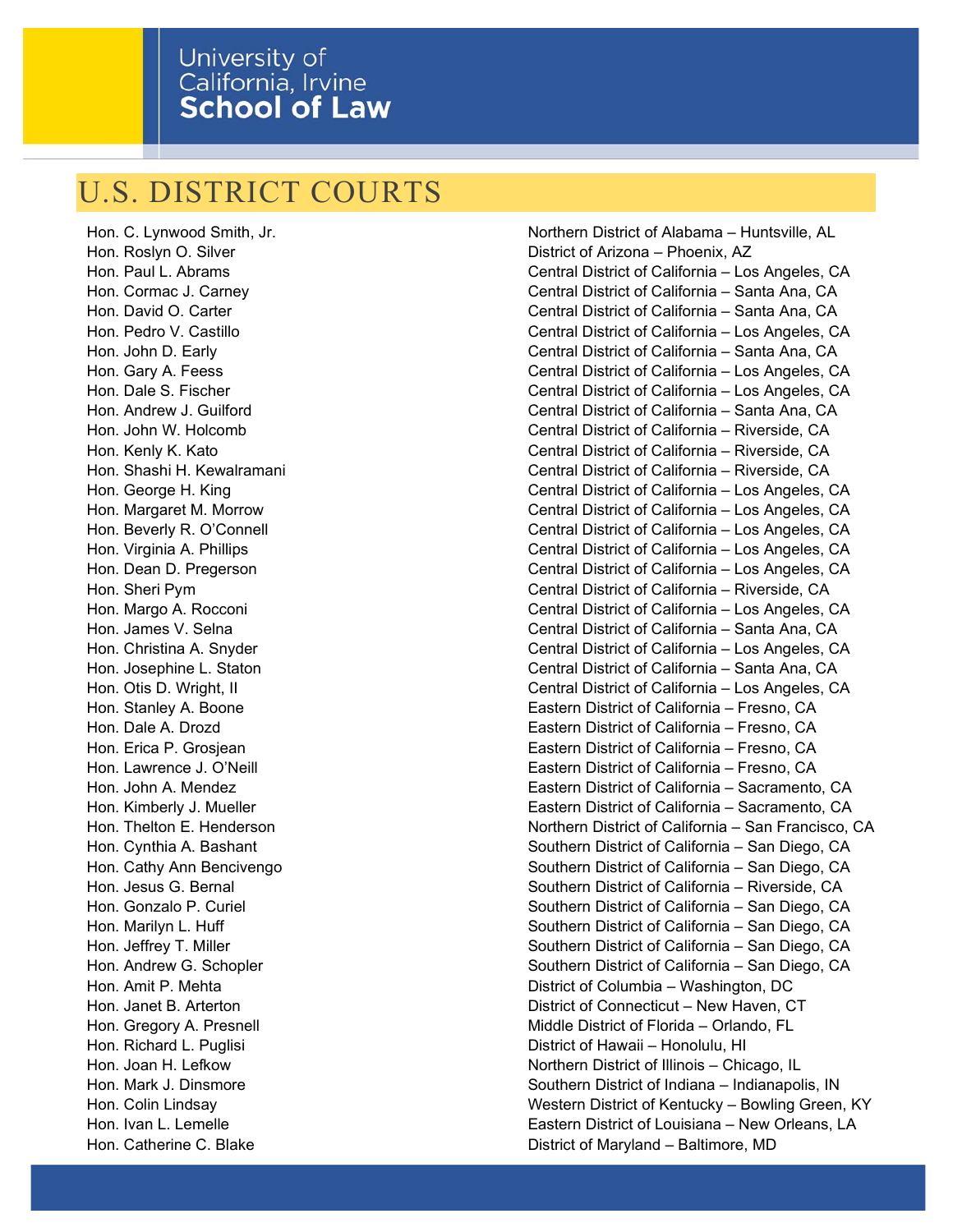#### University of California, Irvine **School of Law**

Hon. Richard F. Boulware **District of Nevada – Las Vegas, NV** Hon. Miranda M. Du District of Nevada – Reno, NV Hon. Andrew P. Gordon **District of Nevada – Las Vegas, NV** Hon. Nancy Koppe **District of Nevada – Las Vegas, NV** Hon. James C. Mahan **District of Nevada – Las Vegas, NV** Hon. Elayna Youchah District of Nevada – Las Vegas, NV Hon. David L. Horan Hon. Dena Palermo Hon. Salvador Mendoza, Jr. Hon. John C. Coughenour Hon. Frances M. Tydingco-Gatewood **District of Guam – Hagatna, GU** Hon. Curtis V. Gomez District of Virgin Islands – St. Thomas, VI

Hon. Mark Mastroianni District of Massachusetts – Boston, MA Hon. David M. Lawson Eastern District of Michigan – Detroit, MI Hon. Arthur J. Tarnow Eastern District of Michigan – Detroit, MI Hon. Sul Ozerden Southern District of Mississippi – Gulfport, MS Hon. Robert B. Kugler **District of New Jersey – Camden, NJ** Hon. James O. Browning **District of New Mexico** – Albuquerque, NM Hon. Frederic L. Block Eastern District of New York – Brooklyn, NY Hon. Cheryl L. Pollak Eastern District of New York – Brooklyn, NY Hon. Roslynn R. Mauskopf **Eastern District of New York – New York**, NY Hon. Sandra L. Townes Eastern District of New York – Brooklyn, NY Hon. Deborah A. Batts Southern District of New York – New York, NY Hon. Sarah Netburn Sulface Community Countern District of New York – New York, NY Hon. Andrew J. Peck Southern District of New York – New York, NY Hon. Dan A. Polster Northern District of Ohio – Cleveland, OH Hon. John E. Dowdell Northern District of Oklahoma – Tulsa, OK Hon. Mark A. Kearney Eastern District of Pennsylvania – Philadelphia, PA Hon. Gene E.K. Pratter Eastern District of Pennsylvania – Philadelphia, PA Hon. John E. Jones, III **Middle District of Pennsylvania – Harrisburg**, PA Hon. Margaret B. Seymour District of South Carolina – Columbia, SC Hon. John T. Nixon Middle District of Tennessee – Nashville, TN Hon. Kevin H. Sharp Middle District of Tennessee – Nashville, TN Hon. Jon P. McCalla Western District of Tennessee – Memphis, TN Northern District of Texas – Dallas, TX Southern District of Texas – Houston, TX Hon. Alia Moses Western District of Texas – Del Rio, TX Hon. Xavier Rodriguez Western District of Texas – San Antonio, TX Eastern District of Washington – Richland, WA Western District of Washington – Seattle, WA Hon. Robert C. Chambers Note of Southern District of West Virginia – Charleston, WV Hon. Joseph R. Goodwin Southern District of West Virginia – Charleston, WV Hon. Gustavo A. Gelpí **District of Puerto Rico – San Juan, PR** Hon. Bruce J. McGiverin District of Puerto Rico – San Juan, PR

# U.S. BANKRUPTCY COURTS

Hon. Catherine E. Bauer Central District of California – Santa Ana, CA Hon. Magdalena Reyes Bordeaux Central District of California – Riverside, CA Hon. Mark D. Houle Central District of California – Riverside, CA Hon. Robert N. Kwan Central District of California – Los Angeles, CA